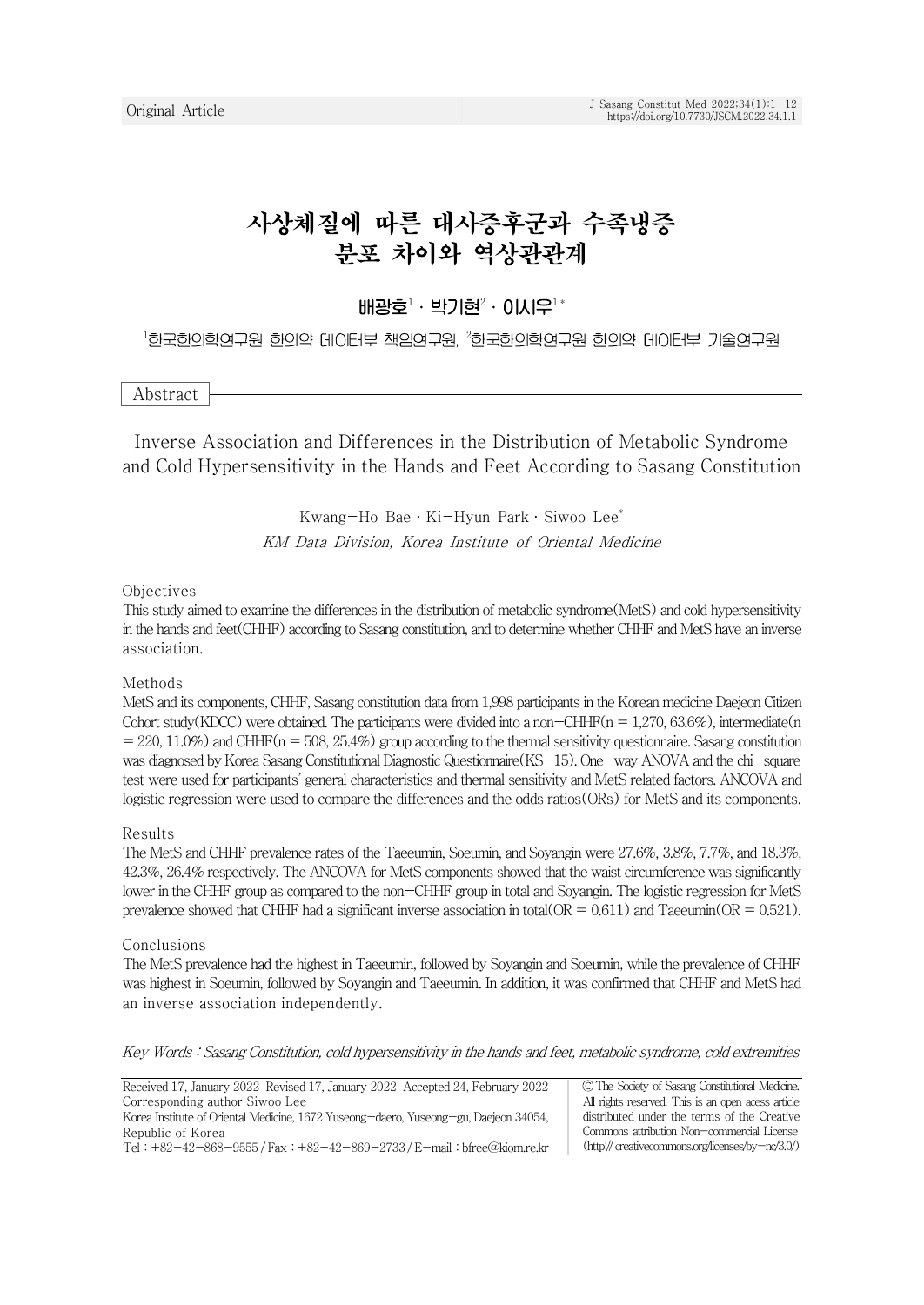# Ⅰ. 緖論

수족냉증은 일반적으로 냉감을 느끼지 않을 만한 상황에서도 손발이 과도하게 차거나 시린 경우를 의 미하며, 주로 온도가 낮은 환경이나 스트레스 상황에 서 심해지는 것으로 알려져 있다. 국내에서 수행된 한 연구에 의하면 수냉증은 22%, 족냉증은 23%에 이 를 정도로 흔하다고 보고되었으며 여성, 낮은 체질량 지수(body mass index, BMI), 저혈압인 경우 냉증의 빈 도가 더 높은 편이다<sup>1–3</sup>. 또한 수족냉증은 질병이 있는 ファン <sup>고 있시단</sup>, \* 경우 증가하는 양상을 보이는데, 외감한냉(外感寒 冷), 궐증(厥症), 허로(虛勞) 등의 병증에서 냉증이 발생할 수 있으며<sup>4</sup>, 소화기 질환(소화불량, 위염, 위궤 Tamelling Pil에 폰 또 양 등), 만성 비염, 퇴행성 관절염, 산후통, 월경통 등과 연관성이 있는 것으로 알려져 있다<sup>3,5-7</sup>.

한 편, 수족냉증은 질병의 이환으로 인하여 발생 하거나 악화되는 것뿐 아니라 체질적 요소가 있는 것으로도 추측해 볼 수 있는데, 특정 인종(동양인), 특정 성별(여성)에서 냉증이 더 흔하다는 점<sup>1,24</sup>, 질병 이환이 상대적으로 드물다고 할 수 있는 12세 ~ 24세 사이의 쌍둥이 대상 연구에서 수족냉증이 높은 유전 성을 가진다는 보고<sup>1</sup> , 일반인 대상 연구에서도 사상 체질별 냉증 분포가 다르다는 보고<sup>8</sup> 등이 이를 뒷받 침 한다.

대사증후군(metabolic syndrome)은 국내 성인남성 의 약 28%, 여성의 19%의 유병률을 보이며 심혈관질 환을 일으킬 수 있는 여러 위험 인자(risk factor)들이 개인에게서 같이 존재하는 일종의 질환군을 뜻한다  $9,10$ . 대사증후군의 진단 방법은 보건기구(health organization)마다 다양한 편이나, 많은 연구에서 사용되는 National Cholesterol Education Program Adult Treatment Panel  $III(NCEP–ATPIII)^{11}$  에서는 large waist circum – ference(WC), high triglyceride(TG), low high density lip $$ oprotein cholesterol(HDL), high blood pressure(BP), high fasting blood glucose(FBG)를 구성항목으로 삼고 있다. 사상 체질별 대사증후군 유병률은 연구마다 약간의 차이가 있지만 대체적으로 태음인, 소양인, 소음인 순 으로 높은 것으로 보고되었다<sup>12-14</sup>.

이와 같이 수족냉증과 대사증후군은 비교적 높은 유병률을 갖고있으면서도 성별, 체질, BMI, 혈압 등에 서 상반된 특성들을 가지고 있는 것으로 알려져 있다. 실제로 만성질환과 수족냉증과의 관계를 분석한 선행 연구에서 수족냉증이 있는 경우 대사증후군과 밀접한 연관이 있는 당뇨와 이상지질혈증에 대한 오즈비가 각각 0.72, 0.79로 낮게 관찰된 점 등이 이를 뒷받침하 고 있지만<sup>3</sup>, 환자—대조군 연구였다는 점과 사상 체질 을 같이 비교하지 못했다는 점에서 한계와 아쉬움이 존재했다.

이에 본 연구에서는 대전시민 건강코호트 참가자 들을 대상으로 사상체질에 따른 대사증후군과 수족냉 증의 분포 차이를 파악하고, 실제로 수족냉증과 대사 증후군이 역상관관계(inverse association)에 있는 지를 살펴보고자 하였다.

# Ⅱ. 硏究對象 및 方法

### 1. 연구대상자 및 자료 수집

본 연구의 대상자들은 대전시민 건강코호트(Korean medicine Daejeon Citizen Cohort study, KDCC)<sup>15</sup>에 참여 중인 2,000명을 대상으로 하였다. 자료 수집은 2017 ~ 2019년에 이루어졌으며, 모든 대상자들은 대전지 역에 거주중인 30 ~ 55세 성인이다. 대상자의 선정은 지역주민의 대표성을 위해 주민등록 인구통계를 바 탕으로 성별, 연령, 지역을 층화한 다단계 층화방법 을 이용하여 표본을 선정하였다. 2명의 결측 자료가 발생하여 총 1998명을 최종 분석 대상으로 하였다. 모든 대상자들에게 연구내용에 대한 설명을 제공하 고 동의를 받아 수행되었다 (IRB No. DJDSKH-17-BM  $-12-3$ ).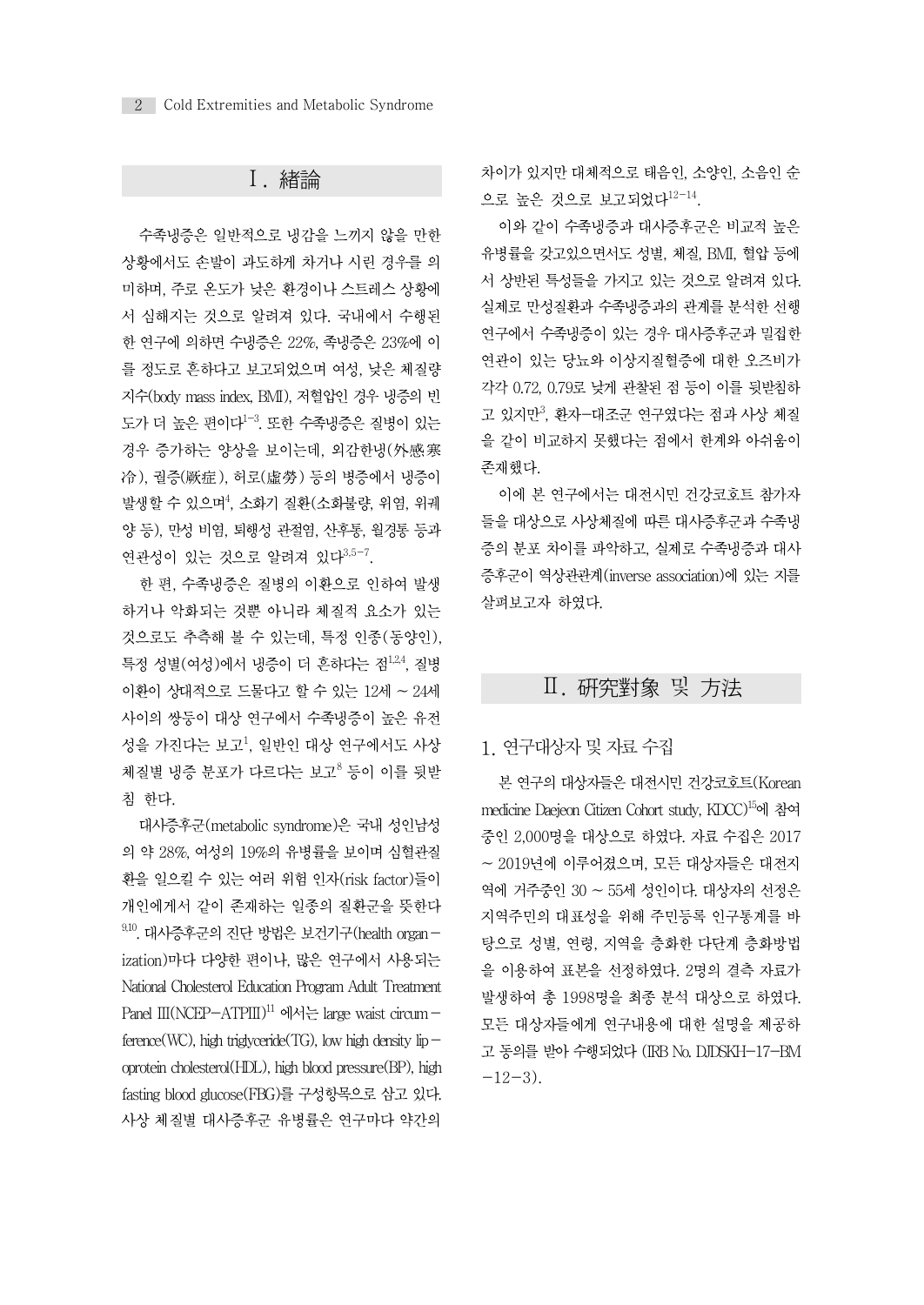# 2. 연구도구

### 1) 사상체질 설문

사상체질의판별은Korea Sasang Constitutional Diagnostic Questionnaire(KS-15) 설문을 사용하였다. KS-15는 체 형과 성격, 소증 문항으로 체질을 분류하는 도구로 성격 6문항, 소화 및 식욕 2문항, 땀 2문항, 추위 및 더위 1문항, 음수 1문항이 공통으로 구성되어 있고, 남성은 야간뇨 1문항, 여성은 대변긴박 1문항이 적용 되며, 체형으로 연령대에 따른 BMI를 사용하여 총 15 문항으로 구성되어있다. 이를 바탕으로 문항 별 응답에 따른 체질 가중치를 적용하여 체질을 판단하게 된다<sup>16</sup>. KS-15 설문은 검사-재검사(test-retest)에서도 0.618의 Kappa value를 보여 일정 수준(substantial) 이상의 신뢰 도가 있다고 보고되었다<sup>17</sup>.

### 2) 대사증후군 (metabolic syndrome)

대사증후군은 NCEP-ATP Ⅲ를 기준으로 하였다. 단, WC는 APC(Asia pacific criteria)의 기준을 따랐으며 각 기준은 다음과 같다. WC: 남자 90cm 이상, 여자 80cm 이상, TG: 150 mg/dl 이상 또는 이상지질혈증 약물 복용 중인 경우, HDL: 남자 40mg/dl 미만, 여자 50mg/dl 미만, BP: 수축기 혈압(SBP) 130이상 또는 이 완기혈압(DBP) 85 이상 또는 고혈압 약물 복용중인 경우, FBG: 100mg/dl 이상인 경우다. 이 5개의 항목 중 3개 이상에 해당되는 경우 대사증후군으로 정의하 였다.

### 3) 수족냉증

수족냉증의 분류는 7점 척도로 구성된 설문을 사용 하였다<sup>18</sup>. 손, 발의 냉감을 각각 묻는 2개의 문항으로, 1에 가까울수록 "차갑다"는 의미이며, 7에 가까울수 록 "뜨겁다"의 의미이다. 본 연구에서는 대상자들을 세 그룹으로 나눴는데, 손, 발 각각의 점수가 모두 3점 이상인 경우 비수족냉증 그룹(non-cold hypersensitivity in the hands and feet, non-CHHF), 손또는발한부위에 서만 1 또는 2에 해당하는 경우 중간 그룹(intermediate), 손발 모두 1 또는 2에 해당되는 경우 수족냉증 그룹 (CHHF)에 배정하였다.

### 3. 자료 분석방법

참가자들의 일반적 특성(성별, 연령, BMI, 음주, 흡 연, 배우자, 교육)과 대사증후군 구성항목(WC, TG, HDL, BP, FBG)와 냉증관련 항목(T3, T4, TSH, 손, 발 냉증점수, 비수족냉증, 중간, 수족냉증 그룹) 중 범주 형 데이터는 빈도분석(frequency analysis)을 이용하여 number와 %로 표시하였고, 연속형 데이터는 평균 (mean)과 표준편차(standard deviation, SD)로 표시하였 다. 빈도 데이터는 chi-square test로 검증하였고, 연속 형 데이터는 ANOVA(analysis of variance)로 분석하고 사후검정(Post-hoc)은 Scheffe 방법을사용하였다. 그룹 간 대사증후군 구성항목 차이는 Analysis of covariance(ANCOVA)를 사용하여 성별, BMI, 연령, 배우 자, 음주, 흡연 변수를 보정하여 분석하였다. 이 때 사후검정은 Bonferroni 방법을 사용하였다. 수족냉증 과 대사증후군 및 그 구성항목 상관성은 logistic regression을 이용하여 오즈비(odds ratio, OR)와 95% 신 뢰구간(confidence interval)을 함께 표시하였다. 통계적 인 유의성은 p-value 0.05 미만을 기준으로 하였다. 통 계분석 프로그램은 SPSS Statistics 24.0 for Windows (IBM Corp., Armonk, NY, USA)를 사용하였다.

### Ⅲ. 硏究結果

### 1. 일반적 특성

전체 1,998명의 대상자 중 남성은 610명(30.5%), 여 성은 1,388명(69.5%)이었고 평균 연령은 44.3±6.8세 였다. 체중, BMI 항목에서 태음인, 소양인, 소음인 순 으로 수치가 높게 관찰되었으며, 성별과 키, 연령, 음 주, 흡연에서는 유의한 차이가 있었으나, 교육수준,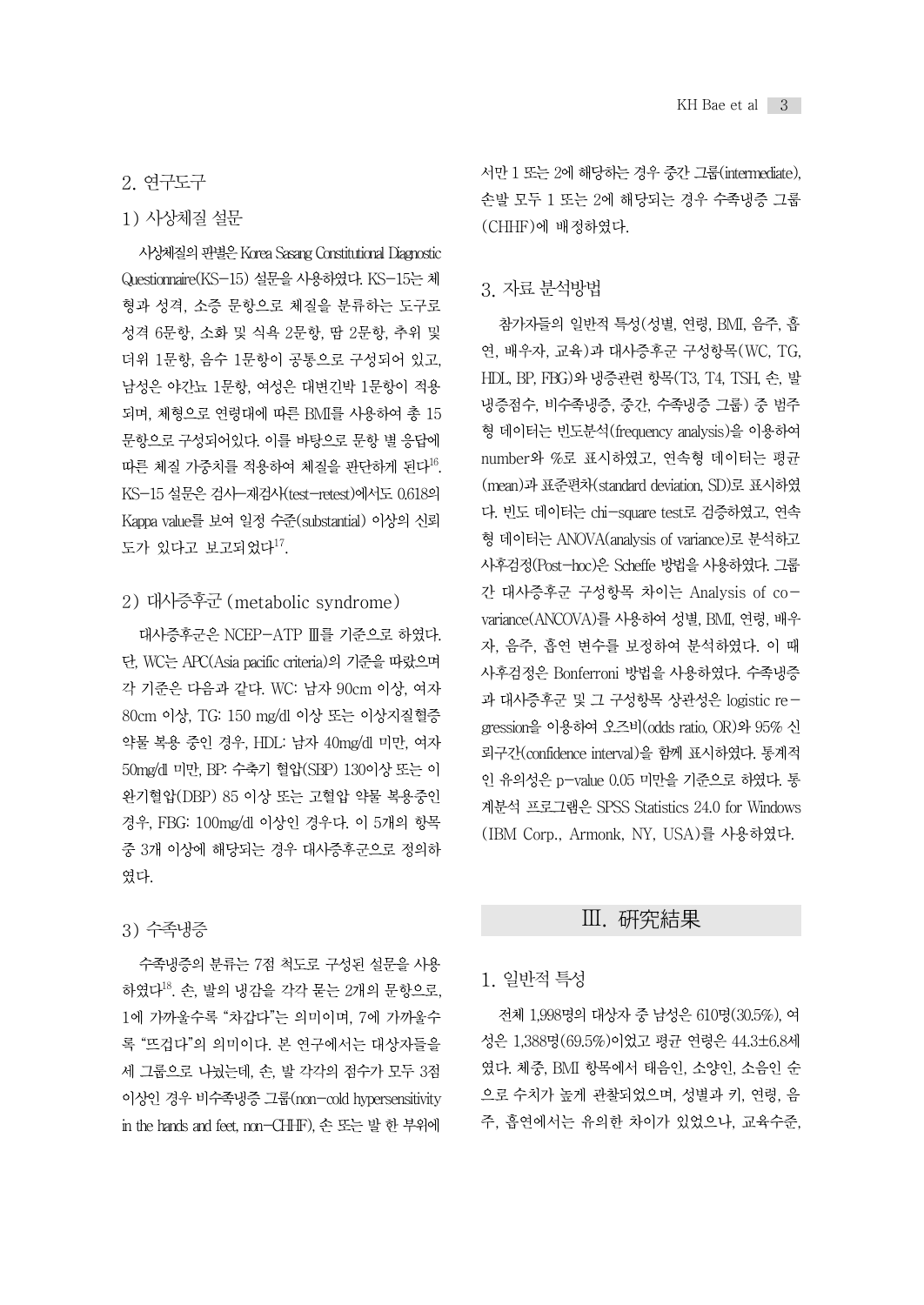|                  |                            | Taeeumin        | Soeumin         | Soyangin        | Total           | $p$ value | $post-hoc$ |
|------------------|----------------------------|-----------------|-----------------|-----------------|-----------------|-----------|------------|
|                  |                            | $(n=1,017)$     | $(n=397)$       | $(n=584)$       | $(n=1,998)$     |           |            |
|                  | Male                       | 374 (36.8)      | 76 (19.1)       | 160 (27.4)      | 610 (30.5)      | < 0.001   |            |
| Sex              | Female                     | 643 (63.2)      | 321 (80.9)      | 424 (72.6)      | 1388 (69.5)     | < 0.001   |            |
| Age (years)      |                            | $43.9 \pm 7.1$  | $45.2 \pm 6.4$  | $44.5 \pm 6.7$  | $44.3 \pm 6.8$  | 0.005     | SE > TE    |
| Height (cm)      |                            | $163.2 \pm 8.8$ | $161.2 \pm 7.4$ | $162.5 \pm 7.7$ | $162.6 \pm 8.3$ | < 0.001   | TE, SY>SE  |
| Body weight (kg) |                            | $71.7 \pm 12.0$ | $53.8 \pm 6.9$  | $60.0 \pm 8.2$  | $64.7 \pm 12.5$ | < 0.001   | TE>SY>SE   |
|                  | Body mass index $(kg/m^2)$ | $26.8 \pm 3.1$  | $20.6 \pm 1.6$  | $22.6 \pm 1.9$  | $24.4 \pm 3.6$  | < 0.001   | TE>SY>SE   |
| Education        | $\leq$ High school         | 369 (36.3)      | 139(35.0)       | 215 (36.8)      | 723 (36.2)      | 0.843     |            |
|                  | $\geq$ University          | 648 (63.7)      | 258 (65.0)      | 369 (63.2)      | 1275 (63.8)     |           |            |
| Marital status   | Without spouse             | 154(15.1)       | 55(13.9)        | 74 (12.7)       | 283 (14.2)      | 0.386     |            |
|                  | With spouse                | 863 (84.9)      | 342 (86.1)      | 510 (87.3)      | 1715 (85.8)     |           |            |
|                  | Not drinking               | 345 (33.9)      | 178 (44.8)      | 198 (33.9)      | 721 (36.1)      |           |            |
| Drinking         | Former drinker             | 33(3.2)         | 26(6.5)         | 17(2.9)         | 76(3.8)         | < 0.001   |            |
|                  | Current drinker            | 639 (62.8)      | 193 (48.6)      | 369 (63.2)      | 1201 (60.1)     |           |            |
| Smoking          | Not smoking                | 767 (75.4)      | 344 (86.6)      | 479 (82.0)      | 1590 (79.6)     |           |            |
|                  | Former smoker              | 109(10.7)       | 15(3.8)         | 39(6.7)         | 163(8.2)        | < 0.001   |            |
|                  | Current smoker             | 141 (13.9)      | 38(9.6)         | 66 (11.3)       | 245 (12.3)      |           |            |

Table 1. Participants' General Characteristics

Results are presented as n  $(\%)$  or mean  $\pm$  standard deviation.

배우자 항목에서는 체질 그룹간 유의한 차이가 관찰 되지 않았다. (Table 1).

# 2. 체질별 냉온감각 및 대사증후군 관련 항목 비교

냉온감각 관련항목에서 혈액 지표 중 T3수치는 태 음인 108.7 ng/ml, 소양인 106.6 ng/ml, 소음인 103.2 ng/ml로 그룹간 유의한 차이가 관찰되었으나 (P = 0.001, post-hoc: 태음인> 소음인), T4와TSH항목에서 는 차이가 관찰되지 않았다. 손의 냉온감각 점수는 태음인 4.5, 소양인 3.9, 소음인 3.2이었으며, 발 점수는 태음인 4.0, 소양인 3.5, 소음인 2.9로 손, 발 모두 그룹 간 유의한 차이가 관찰되었다 (P < 0.001, post-hoc: 태음인 > 소양인 > 소음인). 수족냉증 본포는 소음인 42.3% 소양인 26.4%, 태음인 18.3%로 유의한 차이가 관찰되었다 (P < 0.001).

대사증후군 관련 항목 중 WC, SBP, DBP, FBG, TG, LDL 수치는 모두 태음인 소양인, 소음인 순으로 유의 하게높았으며(P < 0.001, post-hoc: 태음인 > 소양인

> 소음인), HDL은 소음인, 소양인, 태음인 순으로 높 은 수치가 관찰되었다 (P < 0.001, post-hoc: 소음인 > 소양인 > 태음인). 대사증후군 분포는 태음인 27.6%, 소양인 7.7%, 소음인 3.8% 순으로 그룹간 차이가 관찰 되었다 (P < 0.001, Table 2).

# 3. 냉증 그룹별 대사증후군 진단항목 수치의 비교

대사증후군은 비수족냉증 그룹에서 20.6%로 가장 높았고 중간 그룹 (17.3%), 수족냉증그룹 (8.1%)순이 었다. Confounding factor들을 보정한 ANCOVA 분석에 서 WC는 수족냉증 그룹이 82.2cm으로 비수족냉증 82.96cm보다 유의하게 낮았고 (P = 0.018), 소양인에서 도 같은 경향성을 보였다 (P = 0.022). TG는 소양인에 서 중간 그룹이 161.30 mg/dl로 수족냉증 그룹 109.82 mg/dl 보다 유의하게 높은 수치를 보였으나 다른 체질 에서는 유의한 차이가 관찰되지 않았다. HDL, SBP, DBP, FBG는 그룹간 유의한 차이가 관찰되지 않았다 (Table 3).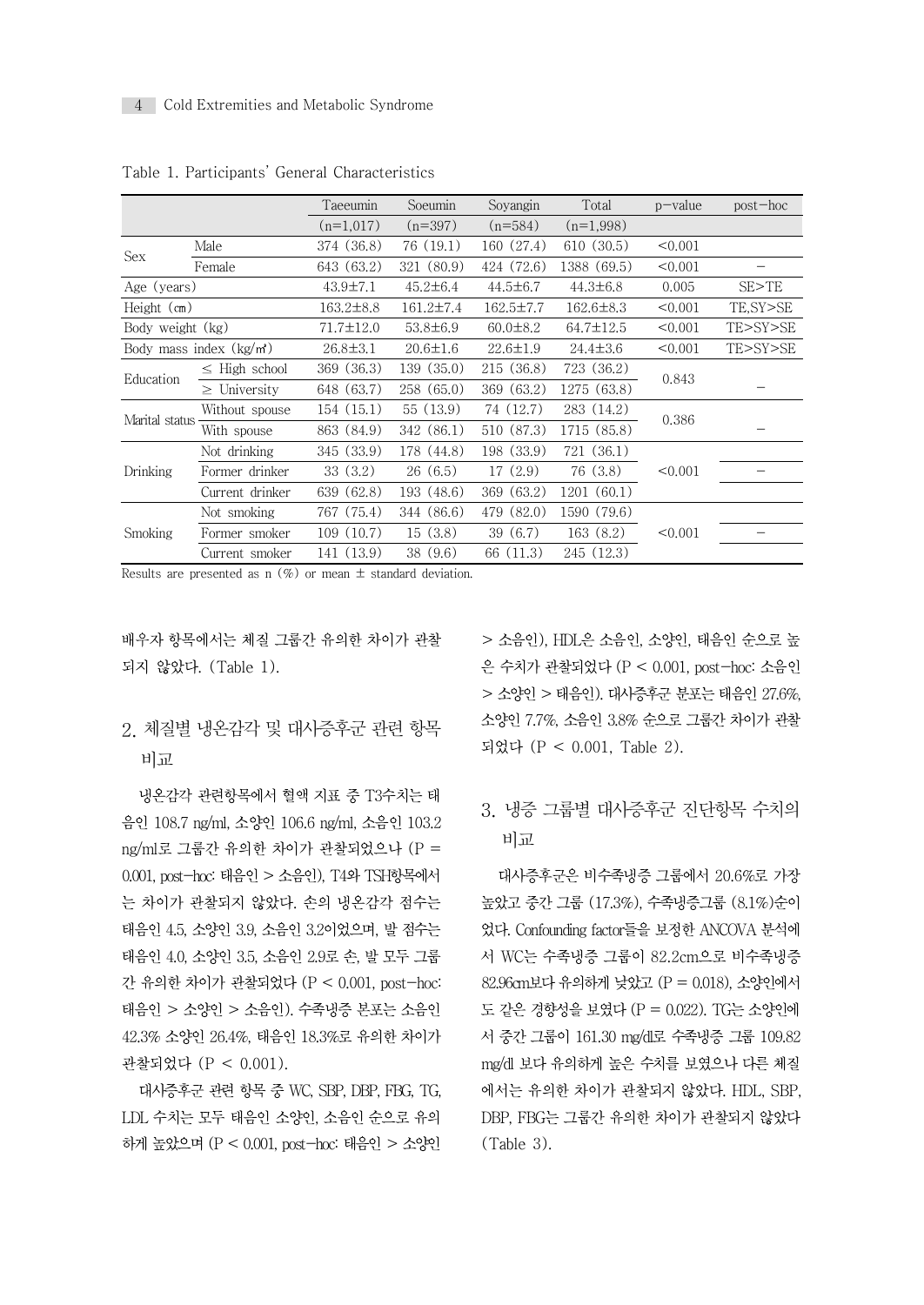|             |                      | Taeeumin         | Soeumin          | Soyangin         | Total                   | $p$ – value | $post-hoc$ |
|-------------|----------------------|------------------|------------------|------------------|-------------------------|-------------|------------|
|             | $T3$ (ng/ml)         | $108.7 \pm 24.3$ | $103.2 \pm 19.1$ | $106.6 \pm 26.0$ | $107.0 \pm 24.0$        | 0.001       | TE>SE      |
|             | $T4$ (ng/ml)         | $8.1 \pm 1.6$    | $8.1 \pm 1.5$    | $8.0 \pm 1.7$    | $8.1 \pm 1.6$           | 0.909       |            |
|             | $TSH$ ( $\mu U/ml$ ) | $1.7 \pm 1.2$    | $1.9 \pm 1.3$    | $1.8 \pm 1.8$    | $1.8 \pm 1.4$           | 0.154       |            |
| Thermal     | Hands score          | $4.5 \pm 1.9$    | $3.2 \pm 1.8$    | $3.9 \pm 1.9$    | $4.1 \pm 1.9$           | < 0.001     | TE>SY>SE   |
| sensitivity | Feet score           | $4.0 \pm 1.9$    | $2.9 \pm 1.7$    | $3.5 \pm 1.8$    | $3.6 \pm 1.9$           | < 0.001     | TE>SY>SE   |
|             | $Non-CHHF$           | 728 (71.6)       | 185 (46.6)       | 357(61.1)        | 1270 (63.6)             |             |            |
|             | Intermediate         | 103(10.1)        | 44 (11.1)        | 73 (12.5)        | 220(11.0)               | < 0.001     |            |
|             | <b>CHHF</b>          | 186 (18.3)       | 168 (42.3)       | 154 (26.4)       | 508(25.4)               |             |            |
|             | $WC$ (cm)            | 88.4±8.4         | $74.2 \pm 6.1$   | 78.9±6.3         | 82.8±9.5                | < 0.001     | TE>SY>SE   |
|             | $SBP$ ( $mmHg$ )     | $120.3 \pm 15.4$ | $111.8 \pm 13.9$ | 114.6±14.7       | $117.0 \pm 15.3$        | < 0.001     | TE>SY>SE   |
|             | $DBP$ ( $mmHg$ )     | 76.24±12.5       | 69.30±10.5       | 71.56±11.2       | $73.5 \pm 12.1$         | < 0.001     | TE>SY>SE   |
| Metabolic   | $FBG$ (mg/dl)        | 86.17±17.7       | $80.50 \pm 8.1$  | 83.18±17.1       | 84.17±16.2              | < 0.001     | TE>SY>SE   |
| syndrome    | $TG \, (mg/dl)$      | 149.5±128.1      | 98.9±57.4        |                  | 124.8±143.3 132.2±124.0 | < 0.001     | TE>SY>SE   |
|             | $HDL$ (mg/dl)        | $53.1 \pm 12.4$  | $62.9 \pm 14.6$  | $59.3 \pm 13.8$  | $56.9 \pm 13.9$         | < 0.001     | SE>SY>TE   |
|             | $LDL$ (mg/dl)        | $124.5 \pm 33.8$ | $112.5 \pm 29.6$ | $117.5 \pm 31.6$ | $120.1 \pm 32.7$        | < 0.001     | TE>SY>SE   |
|             | Prevalence           | 281 (27.6)       | 15(3.8)          | 45 (7.7)         | 341 (17.1)              | < 0.001     |            |

Table 2. Participants' Thermal Sensitivity and Metabolic Syndrome Related Factors

Results are presented as n (%) or mean ± standard deviation. non-CHHF, non-cold hypersensitivity group; intermediate, cold hypersensitivity in just one of the two areas (hands or feet) group; CHHF, cold hypersensitivity in the hands and feet group; WC, waist circumference; SBP, systolic blood pressure; DBP, diastolic blood pressure; FBG, fasting blood glucose

|                          |                         | Total                     | Taeeumin          | Soeumin           | Soyangin            |
|--------------------------|-------------------------|---------------------------|-------------------|-------------------|---------------------|
| Waist circumference (cm) |                         |                           |                   |                   |                     |
|                          | $non-CHHF$              | $82.96 \pm 0.13$          | 88.41±0.17        | 74.63±0.34        | 79.22±0.25          |
|                          | intermediate            | 82.83±0.31                | $88.69 \pm 0.46$  | 73.62±0.68        | 79.04±0.55          |
|                          | <b>CHHF</b>             | 82.24±0.21                | 88.05±0.34        | 73.77±0.35        | 77.94±0.38          |
| P-value & post-hoc       |                         | $0.018$ <sup>a&gt;c</sup> | 0.494             | 0.163             | $0.022$ a>c         |
| Triglyceride (mg/dl)     |                         |                           |                   |                   |                     |
|                          | $non-CHHF$              | 133.98±3.34               | 151.88±4.53       | $103.48\pm4.10$   | 123.83±7.37         |
|                          | intermediate            | 141.38±7.90               | 147.97±12.04      | $92.12 \pm 8.26$  | 161.30±16.16        |
|                          | <b>CHHF</b>             | 123.77±5.36               | 140.77±9.08       | $95.61 \pm 4.31$  | 109.82±11.35        |
| P-value $&$ post-hoc     |                         | 0.128                     | 0.555             | 0.299             | $0.032$ b $\degree$ |
|                          | HDL cholesterol (mg/dl) |                           |                   |                   |                     |
|                          | $non-CHHF$              | 56.73±0.35                | $53.14 \pm 0.42$  | $62.41 \pm 1.02$  | $59.13 \pm 0.69$    |
|                          | intermediate            | $56.10 \pm 0.83$          | 53.86±1.11        | $61.66 \pm 2.06$  | 56.87±1.52          |
|                          | <b>CHHF</b>             | 57.52±0.56                | 52.43±0.84        | $63.77 \pm 1.07$  | $60.93 \pm 1.07$    |
| P-value $&$ post-hoc     |                         | 0.308                     | 0.570             | 0.546             | 0.085               |
| $SBP$ ( $mmHg$ )         |                         |                           |                   |                   |                     |
|                          | $non-CHHF$              | $117.05\pm0.40$           | $120.47 \pm 0.53$ | 110.95±1.02       | $115.10\pm0.73$     |
|                          | intermediate            | 117.66±0.94               | 121.77±1.42       | $113.14 \pm 2.05$ | $113.72 \pm 1.60$   |
|                          | <b>CHHF</b>             | 116.38±0.64               | $119.03 \pm 1.07$ | 112.32±1.07       | 113.70±1.12         |
| P-value $&$ post-hoc     |                         | 0.486                     | 0.270             | 0.519             | 0.507               |

Table 3. Metabolic Syndrome Components according to Cold Hypersensitivity Status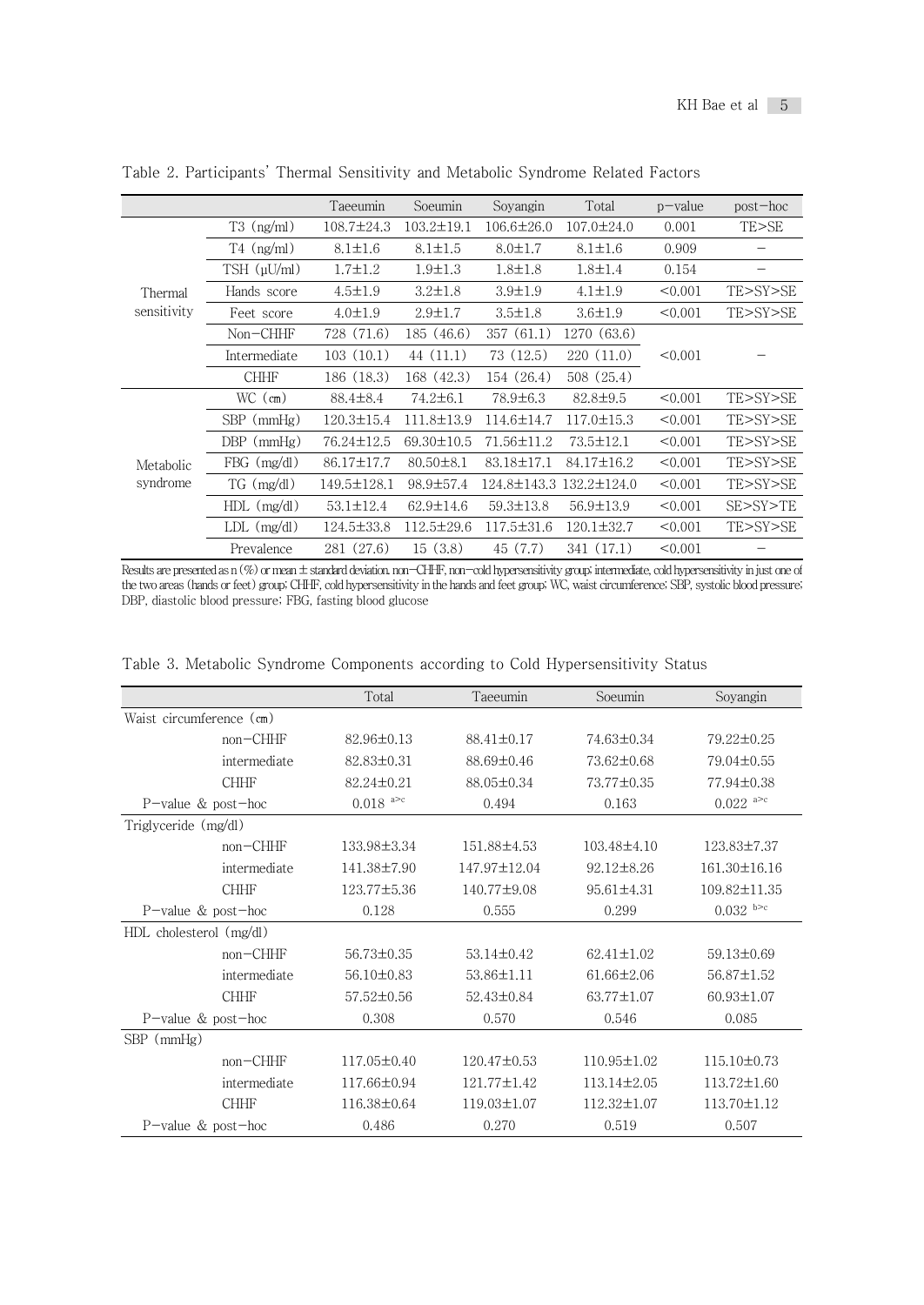### 6 Cold Extremities and Metabolic Syndrome

|                       |              | Total          | Taeeumin         | Soeumin          | Soyangin         |
|-----------------------|--------------|----------------|------------------|------------------|------------------|
| $DBP$ ( $mmHg$ )      |              |                |                  |                  |                  |
|                       | $non-CHHF$   | 73.62±0.31     | 76.27±0.42       | 68.72±0.75       | 72.24±0.54       |
|                       | intermediate | 74.06±0.72     | 77.19±1.13       | $70.57 \pm 1.50$ | $71.30 \pm 1.19$ |
|                       | <b>CHHF</b>  | 72.93±0.49     | 75.57±0.85       | $69.60 \pm 0.78$ | $70.11 \pm 0.84$ |
| $P$ -value & post-hoc |              | 0.349          | 0.505            | 0.488            | 0.108            |
| $FBG$ (mg/dl)         |              |                |                  |                  |                  |
|                       | $non-CHHF$   | $84.43\pm0.45$ | $86.41 \pm 0.65$ | $80.45 \pm 0.60$ | $83.61 \pm 0.88$ |
|                       | intermediate | 84.80±1.06     | $86.21 \pm 1.72$ | $80.97 \pm 1.21$ | 84.66±1.94       |
|                       | <b>CHHF</b>  | 83.26±0.72     | $85.19 \pm 1.30$ | $80.44 \pm 0.63$ | $81.50 \pm 1.36$ |
| $P$ -value & post-hoc |              | 0.319          | 0.704            | 0.921            | 0.316            |

Results are presented as mean ± standard error. The metabolic syndrome components were compared using analysis of covariance with Bonferroni post-hoc test adjusted for sex, body mass index, age, marital status, alcohol, and smoking.

non-CHHF and a, non-cold hypersensitivity group; intermediate and b, cold hypersensitivity in just one of the two areas (hands or feet) group; CHHF and c, cold hypersensitivity in the hands and feet group; SBP, systolic blood pressure; DBP, diastolic blood pressure; FBG, fasting blood glucose.

### 3. 수족냉증과 대사증후군 관계

비수족냉증 그룹을 기준(reference)으로 하여 수족 냉증 그룹의 대사증후군 빈도에 대한 오즈비를 구한 결과, 전체에서 수족냉증 그룹은 무보정(crude, 0.338) 과 수정(adjusted, 0.521) 모델에서 모두 유의하게 1보 다 낮은 오즈비를 보였고, 태음인 그룹에서도 같은 경향성 (crude: 0.338, adjusted: 0.611)을 보였다. 소양인 에서는 crude에서만 0.380으로 유의하였다.

Abdominal obesity, elevated TG 항목에 대해, 수족냉 증 그룹은 비수족냉증 그룹 대비 수정 모델에서 유의 한 차이를 보이지 않았으며, 각 체질 별 분석에서도

#### 마찬가지로 유의한 차이가 없었다.

Reduced HDL, high BP 항목에서, 수정 모델 분석결 과 전체에서는 유의하지 않았으나, 소양인에서는 reduced HDL에 대해 수족냉증 그룹이 유의하게 1보다 낮은 오즈비(0.501)가 관찰되었고, high BP 항목에 대 해 태음인에서 수족냉증 그룹이 유의하게 1보다 낮은 오즈비(0.659)가 관찰되었다.

Elevated FBG항목에서는 수정 모델 분석결과 전체 에서 수족냉증 그룹이 0.552로 유의하게 1보다 낮은 오즈비가 관찰되었으며, 태음인에서도 같은 경향성 (OR: 0.436)이 관찰되었다 (Table 4).

|  | Table 4. Odds Ratios of Metabolic Syndrome and Its Components by CHHF |  |  |  |
|--|-----------------------------------------------------------------------|--|--|--|
|  |                                                                       |  |  |  |

|                       | Total                           | Taeeumin                        | Soeumin                    | Soyangin                      |  |
|-----------------------|---------------------------------|---------------------------------|----------------------------|-------------------------------|--|
|                       | $(95\% \text{ CI})$<br>0R       | OR (95% CI)                     | OR (95% CI)                | OR (95% CI)                   |  |
| Metabolic syndrome    |                                 |                                 |                            |                               |  |
| Crude                 | $0.338***$<br>$(0.239 - 0.478)$ | $0.394***$<br>$(0.256 - 0.606)$ | 1.492<br>$(0.507 - 4.391)$ | $0.380*$<br>$(0.144 - 1.000)$ |  |
| Adjusted <sup>*</sup> | $0.611*$<br>$(0.413 - 0.903)$   | $0.521**$<br>$(0.325 - 0.836)$  | 1.438<br>$(0.441 - 4.693)$ | 0.602<br>$(0.216 - 1.675)$    |  |
| Abdominal obesity     |                                 |                                 |                            |                               |  |
| Crude                 | $0.484***$<br>$(0.390 - 0.599)$ | 0.709<br>$(0.502 - 1.002)$      | 0.907<br>$(0.481 - 1.709)$ | 0.649<br>$(0.407 - 1.036)$    |  |
| Adjusted <sup>*</sup> | 0.846<br>$(0.622 - 1.150)$      | 0.936<br>$(0.588 - 1.490)$      | 0.864<br>$(0.416 - 1.792)$ | 0.675<br>$(0.401 - 1.134)$    |  |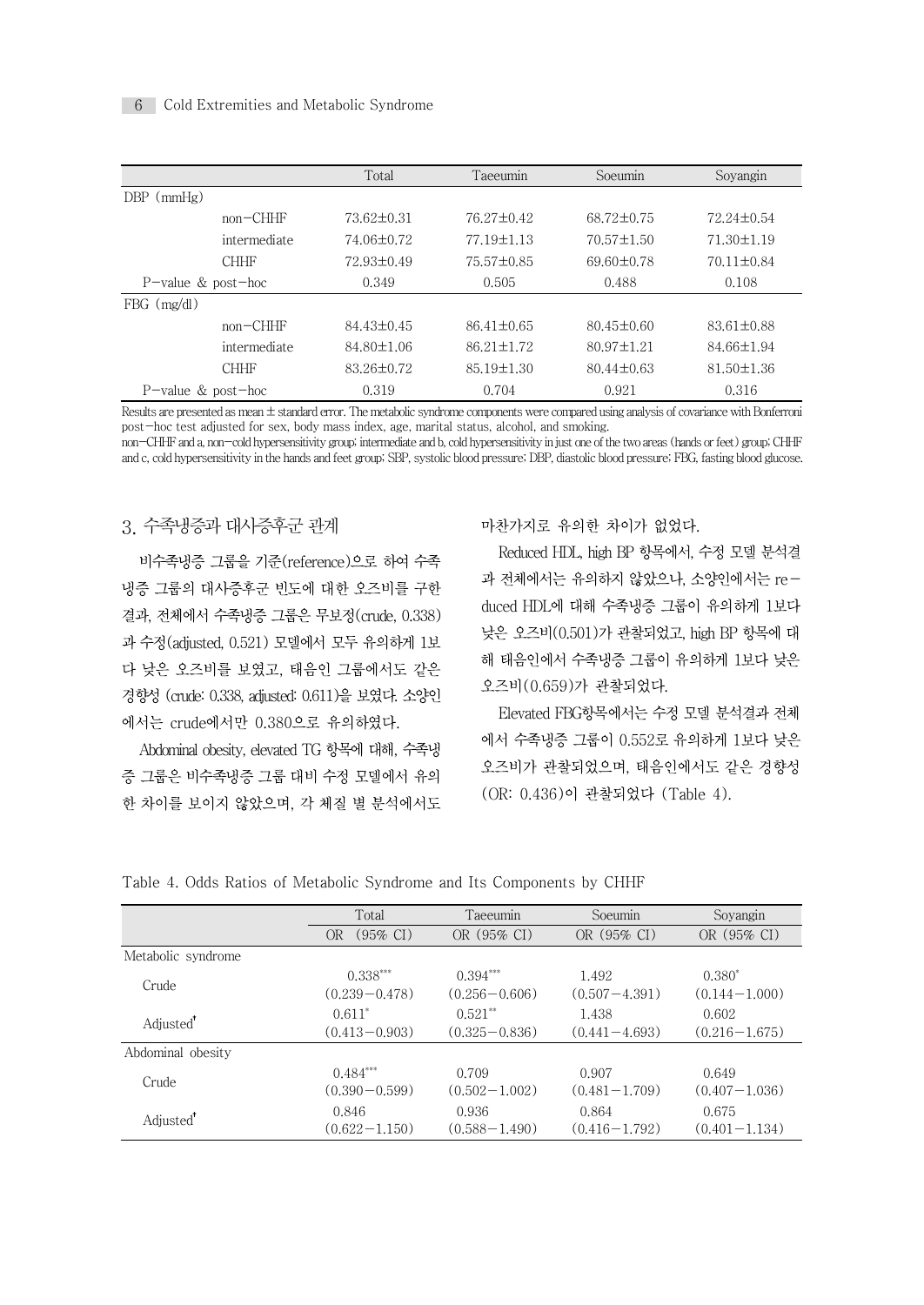|                         | Total                      | Taeeumin          | Soeumin           | Soyangin          |
|-------------------------|----------------------------|-------------------|-------------------|-------------------|
|                         | $(95\% \text{ CI})$<br>OR. | OR (95% CI)       | OR (95% CI)       | OR (95% CI)       |
| Elevated triglyceride   |                            |                   |                   |                   |
| Crude                   | $0.416***$                 | $0.554***$        | $0.533*$          | $0.406***$        |
|                         | $(0.323 - 0.536)$          | $(0.390 - 0.787)$ | $(0.288 - 0.985)$ | $(0.242 - 0.679)$ |
| Adjusted <sup>*</sup>   | 0.766                      | 0.807             | 0.655             | 0.729             |
|                         | $(0.575 - 1.022)$          | $(0.549 - 1.186)$ | $(0.330 - 1.301)$ | $(0.403 - 1.319)$ |
| Reduced HDL cholesterol |                            |                   |                   |                   |
| Crude                   | $0.688^{**}$               | 1.033             | 0.610             | $0.526*$          |
|                         | $(0.526 - 0.900)$          | $(0.720 - 1.483)$ | $(0.331 - 1.123)$ | $(0.284 - 0.977)$ |
| Adjusted <sup>*</sup>   | 0.809                      | 1.083             | 0.627             | $0.501*$          |
|                         | $(0.606 - 1.079)$          | $(0.737 - 1.593)$ | $(0.329 - 1.196)$ | $(0.265 - 0.949)$ |
| High blood pressure     |                            |                   |                   |                   |
| Crude                   | $0.480***$                 | $0.451***$        | 0.671             | 0.618             |
|                         | $(0.371 - 0.622)$          | $(0.310 - 0.656)$ | $(0.220 - 2.043)$ | $(0.371 - 1.028)$ |
| Adjusted <sup>*</sup>   | 0.870                      | $0.659*$          | 1.283             | 0.972             |
|                         | $(0.652 - 1.161)$          | $(0.436 - 0.996)$ | $(0.668 - 2.464)$ | $(0.554 - 1.708)$ |
| Elevated FBG            |                            |                   |                   |                   |
| Crude                   | $0.350***$                 | $0.361**$         | 0.434             | 0.715             |
|                         | $(0.201 - 0.607)$          | $(0.171 - 0.761)$ | $(0.083 - 2.266)$ | $(0.257 - 1.988)$ |
|                         | $0.552*$                   | $0.436*$          | 0.633             | 1.007             |
| Adjusted <sup>*</sup>   | $(0.310 - 0.985)$          | $(0.202 - 0.941)$ | $(0.101 - 3.950)$ | $(0.342 - 2.967)$ |

non-CHHF(non-cold hypersensitivity in the hands and feet group) was used as a reference. † Logistic regression model were adjusted for sex, body mass index, age, marital status, alcohol, and smoking.

CHHF, cold hypersensitivity in the hands and feet group; OR, odds ratio; CI, confidence interval; FBG, fasting blood glucose;  $p < 0.05$ ; \*\*  $p < 0.01$ ; \*\*\*  $p < 0.001$ 

# Ⅳ. 考察

본 연구에서 대전시민 건강코호트에 참여중인 대 상자 1,998명을 대상으로 사상체질 별 수족냉증과 대 사증후군 분포를 조사하고, 수족냉증과 대사증후군의 상관성을 분석하였다. 그 결과 대사증후군은 태음인, 소양인, 소음인 순으로 높은 유병률을, 수족냉증은 소 음인, 소양인, 태음인 순으로 높은 빈도를 보인다는 것을 확인하였고, 수족냉증과 대사증후군은 독립적으 로 역상관관계에 있다는 것을 확인하였으며, 대사증 후군 진단항목 별로 체질적 특성이 존재할 수 있음을 발견하였다.

동의수세보원(東醫壽世保元)에서는 사상인의 특성들로 인하여 병증이 다르게 나타난다고 기술하 고 있으며<sup>19</sup>, 실제로 다수의 연구들을 통하여 체질별 4천행 연구들과 질병의 분포가 다름이 확인되고 있는데, 한 연구에서

태음인이 위용종, 당뇨, 비만, 고혈압, 이상지질혈증, 위염, 간기능 장애 등의 빈도가 높고 소양인은 간경 화, 소음인은 폐결핵, 빈혈 등이 높았다고 보고하였 다<sup>20</sup> . 그 외에도 비알콜성 지방간에 태음인과 소양인 이 risk factor로 작용한다는 연구결과<sup>21</sup>, 고혈압 전단 계 유병률이 태음인에서 높다는 보고 $^{22}$  등이 이를 뒷받침한다.

본 연구에서도 체질 별 대사증후군과 수족냉증 분 포가 다름을 확인할 수 있었는데, 먼저 Table 2에 제시 한 바와 같이 대사증후군의 유병률은 태음인이 27.6% 로 가장 높았고, 소음인은 3.8%로 가장 낮았으며, 소양 인이 7.7%로 나타났다. 이러한 결과는 연구마다 성별 과 연령 분포 등의 차이에 따라 유병률 차이는 있으나 태음인, 소양인, 소음인 순으로 유병률이 높은 것은 선행 연구들과 같았다<sup>12–14</sup>. 수족냉증은 대사증후군과 반대로 소음인이 42.3%, 소양인 26.4%, 태음인 18.3%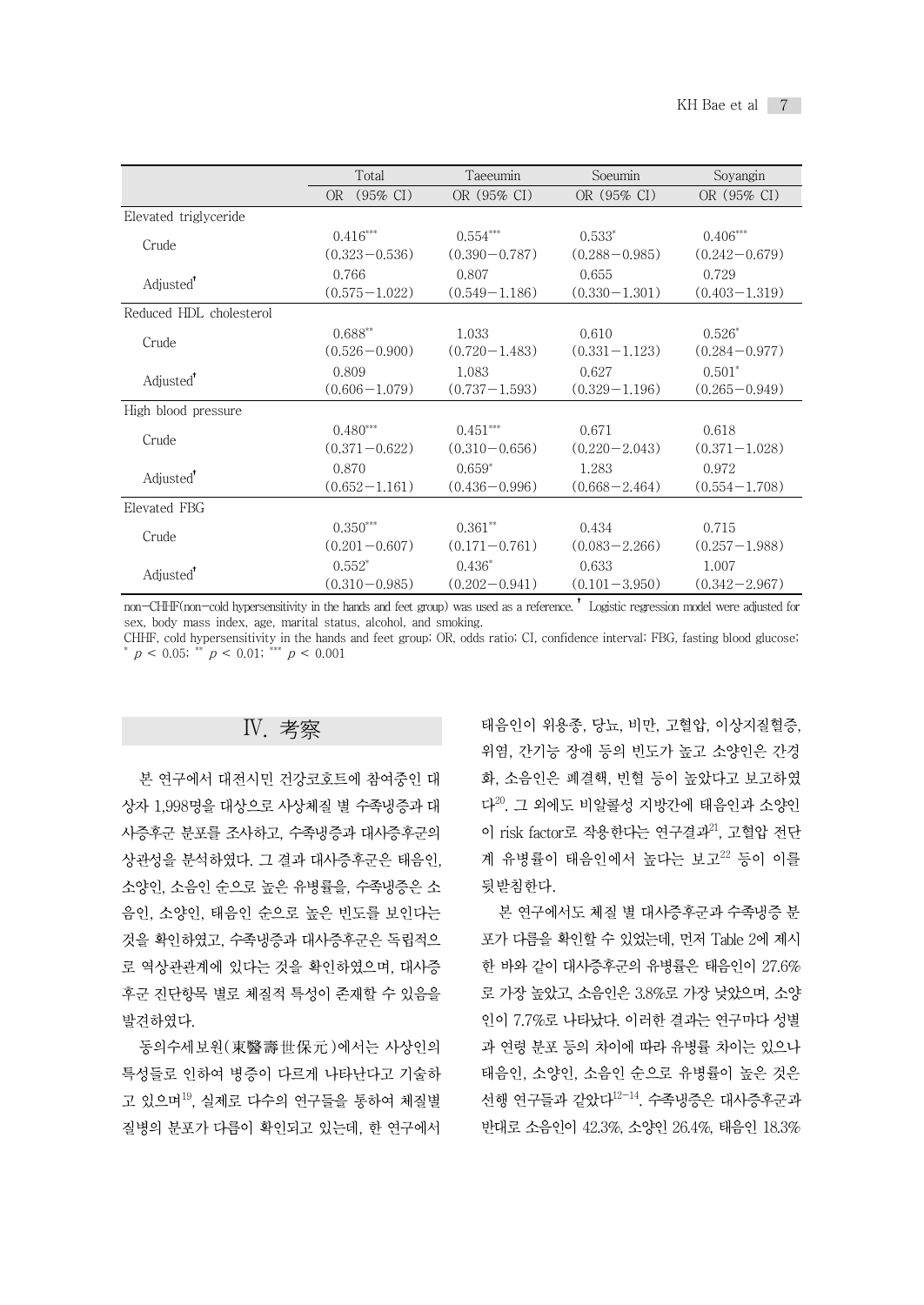의 순으로 높았는데, 이는 선행 연구에서 소음인이 손, 발이 차다고 느끼는 빈도가 높다는 보고와 일치하 는 결과이다<sup>8</sup>.

수족냉증 유무에 따른 대사증후군 오즈비를 살펴 보면, 수정 모델에서 수족냉증 그룹은 오즈비 0.611로 비수족냉증 그룹에 비해 대사증후군 발병이 유의하게 적었는데, 이는 박의 연구에서 수족냉증 그룹이 수족 냉증이 없는 그룹에 비해 대사증후군에 대해 0.465의 오즈비를 보였다고 발표한 것과 유사한 결과이다 23. 선행 연구들과 본 연구의 Table 2에서 제시한 체질분 포의 상이성(相異性)을 종합적으로 고려해 볼 때, 이 러한 수족냉증과 대사증후군의 역상관관계(inverse association)에는 체질적 요소가 관여되어 있을 수 있다고 생각한다. 체질을 분류하여 분석한 결과를 보면, 태음 인에서 대사증후군에 대한 수족냉증 그룹 오즈비는 0.521로 선행 연구와 유사한 경향을 보였으나 소음인, 소양인에서는 유의한 차이를 보이지 않았다. 이러한 차이가 체질적 특성에서 오는 것인지, 소음인, 소양인 대사증후군 대상자가 적어 유의한 차이를 보여주지 못한 것인지를 본 연구에서는 확인할 수 없으므로, 향후 이를 확인할 수 있는 환자-대조군 연구나 체계적 문헌 고찰 연구가 필요하다.

구체적으로 대사증후군 진단항목들에 대한 냉증 그룹별 차이를 살펴보면, Table 3에서 제시한 바와 같이 수족냉증 그룹은 유의하게 낮은 WC 수치를 보 였는데, 이는 박의 연구에서 수족냉증그룹이 large WC 항목에서 1보다 작은 오즈비를 보인 것과 유사한 경향이라 생각할 수 있다<sup>23</sup>. 하지만 박의 large WC와 \_\_\_\_\_ 살펴보면, ele 같은 기준인 본 연구 Table 4의 abdominal obesity 항목 은 수정 모델에서 수족냉증과 비수족냉증간 오즈비 차이를 보이지 않았다. 따라서 WC와 수족냉증간의 상관성에 대해서는 현 시점에서는 결론 내릴 수 없다. 체질을 분류하여 살펴보면, 소양인에서만 수족냉증 과 비수족냉증 그룹간의 차이가 존재하는 것을 확인 할 수 있었으며, 이러한 WC 차이는 소양인 수족냉증 의 한 특징이 될 수 있을 가능성이 있다고 여겨진다. 다만, 그 추정값 차이가 1.28cm 차이로 이는 임상적으

로 큰 변별력이 없을 수 있으므로 추가 연구가 필요할 것이다.

반면, TG, HDL, SBP, DBP 항목에 대해서는 유의한 차이가 관찰되지 않았으며, Table 4의 elevated TG, reduced HDL, high BP에 대한 수정 모델에서도 마찬가 지로 차이가 관찰되지 않았다. 이는 선행연구들에서 수족냉증 그룹이 낮은 이상지질혈증과 빈도를 보이 고, 저혈압이 있다는 보고와는 다른 결과라 볼 수 있는 데<sup>3,5</sup>, 이는 수족냉증의 분류방법, 항목 별 진단값, 보정 변수 차이 등이 영향을 미쳤을 것이라 생각되며 후속 연구를 통해 밝혀야 할 것이다. 체질 별 분석에서 흥미 로운 점은, 소양인의 경우 reduced HDL 항목에서, 태음 인의 경우 high BP 항목에서 수족냉증 그룹이 유의하 게 낮은 오즈비(각각 0.501, 0.659) 값을 보였다는 점이 다. 이러한 차이는 본 연구결과만으로 확정할 수는 없으나, 대사증후군과 수족냉증관계에 체질적 특성들 이 각각 다르게 작용할 수 있음을 시사한다고 볼 수 있다.

FBG 항목은 그룹별 차이가 관찰되지 않았으나, 대 사증후군 진단값인 elevated FBG에 대해서는 수족냉 증 그룹이 비수족냉증 그룹에 비해 수정 모델에서 0.552의 오즈비를 보였다. 선행 연구에서 수족냉증그 룹이 당뇨 빈도가 낮았다는 보고<sup>3</sup>, 수족냉증 그룹에서 adiponectin 수치가 높다는 결과 등은 본 연구결과를 뒷받침 해준다<sup>23,24</sup>. 하지만 차이가 관찰되지 않은 결과 또한 존재하기 때문에 계속된 연구결과들이 축적되어 야 확실한 결론을 내릴 수 있을 것이다<sup>23</sup>. 체질별로 살펴보면, elevated FBG에 대해 태음인에서만 수족냉 증 그룹이 유의하게 낮은 오즈비(0.436)을 보였다. 이 를통해 미루어보면, 태음인의 경우 high BP와 elevated FBG가 대사증후군과 수족냉증 역상관관계의 주요 요 인이라 할 수 있으며, 이는 윤의 연구에서 태음인의 대사증후군 이환에 있어 공복혈당과 수축기혈압이 위 험인자로 작용한다는 연구결과와 부분적으로 비슷한 맥락이라 볼 수 있다<sup>12</sup>.

대사증후군과 수족냉증이 역상관 관계를 보이는 이유를 고찰해보면, 변증(辨證)에 있어 수족냉증은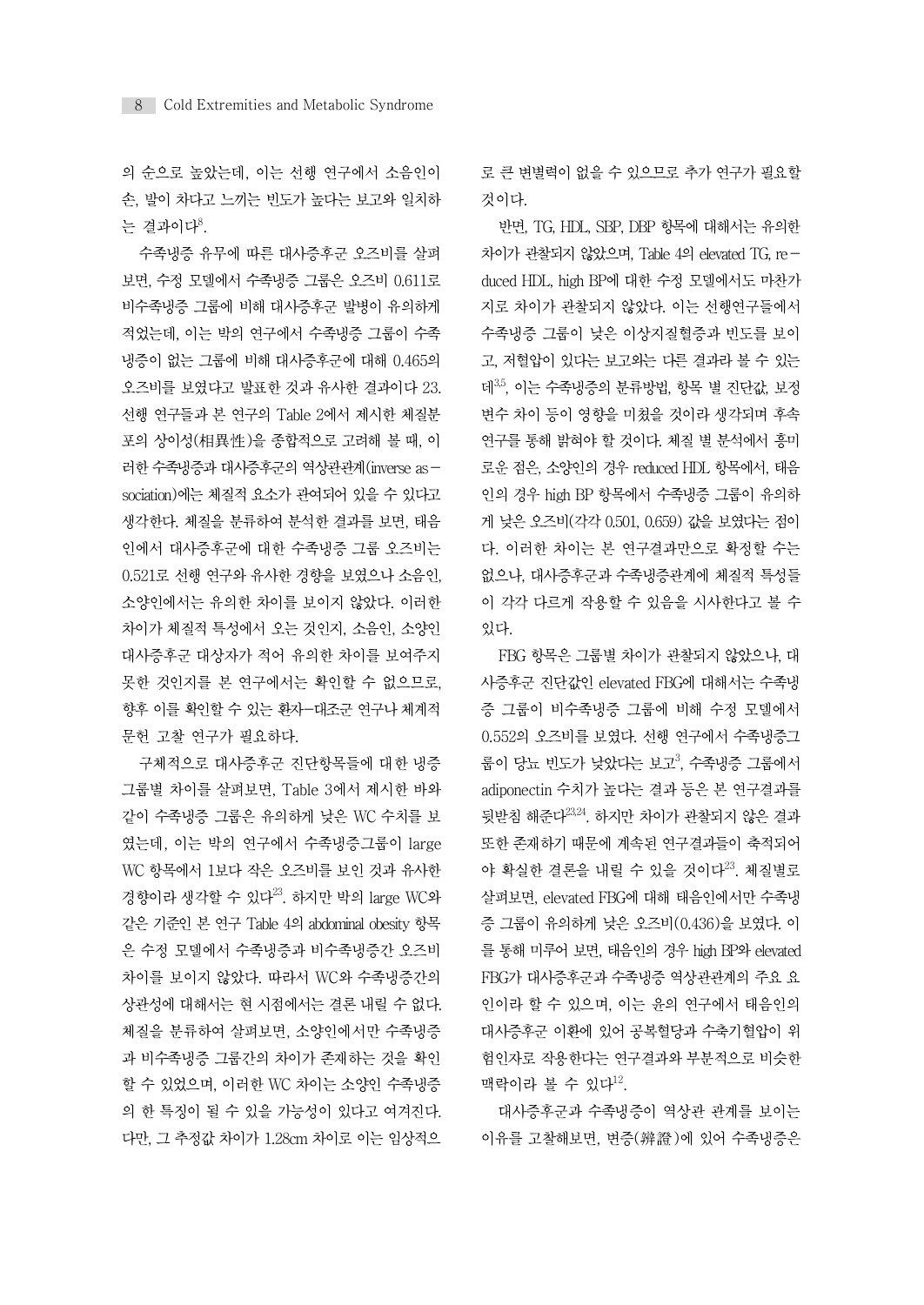한증(寒證), 기허(氣虛), 양허(陽虛)에서 자주 관찰 되고, 대사증후군은 담열(痰熱), 습담(濕痰)에서 주 로 관찰된다는 점에서 한열허실(寒熱虛實)이 상반 되는 까닭이라 할 수 있다<sup>26-28</sup>. 체질적 차이가 발생하<br> 는 이유는 앞서 언급한 대사증후군에 대한 체질적 특 성과 더불어 같은 수족냉증이라 할 지라도 그 발생 기전이 다를 수 있다고 생각되는데, 그 예로 유의 연구 에서 수족냉증 환자들에게서 체질별로 표리증(表裏 證)이 다르게 나타남을 보고한 것<sup>25</sup>, 이의 연구에서 소양인의 경우 양성격음(陽盛隔陰)하여 신한(身寒) 이 발생하는 표병(表病) 망음증(亡陰證)과 리병(裏 病) 위수열리열병(胃受熱裏熱病) 모두 냉증이 관찰 됨을 보고하였다는 점이 이러한 가능성을 뒷받침한다 29 . 그러나 어떠한 생물학적 기전이 작용하는 지 알 수 없기 때문에 이를 위한 기전 연구가 필요하다고 생각된다.

본 연구는 몇가지 한계가 존재하는데, 첫째 연구에 사용된 체질 진단도구는 KS-15설문으로 한의사의 체 질진단과 일치하지 않을 수 있으며, 이 도구로는 태양 인을 진단할 수 없다. 둘째, 수족냉증의 분류 역시 적 외선 체열진단기, 체표온도계, 한의사 진단 없이 설문 만으로 분류하였기 때문에 수족냉증의 분류 방법이 달라졌을 때 본 연구와 같은 결과가 나올 것이라 담보 할 수 없다. 셋째, 본 연구 대상자들은 특정 지역 거주 자들로, 수족냉증으로 의료기관에 내원하는 환자들과 는 그 심각도(severity)에서 차이가 있을 것이다. 넷째, 연구 대상자는 1,998명으로 선행 연구들과 비교하여 sample size가 적지는 않았으나 대사증후군, 체질, 냉증 그룹으로 분류하면서 소음인 그룹에 할당된 대사증후 군 대상자 수가 적어, 소음인 특성에 대한 유의한 결론 을 도출하기에는 한계가 있었다.

그러나 여러 질환 및 증상들을 동반 또는 유발한다 고 알려진 수족냉증과 대사증후군이 역상관 관계에 있다는 것을 확인하였고, 이를 사상체질 별로 분류하 여 그 특성을 살펴봤다는 점에 서 그 의의가 있다고 생각한다. 향후 보다 객관적인 방법을 이용한 지속적 인 연구들이 이어져 그 기전이 규명되길 희망한다.

# Ⅴ. 結論

본 연구는 대전시민 건강코호트에 참여한 1,998명 을 대상으로 KS-15설문으로 사상체질을 분류하고 손, 발의 냉온감각을 묻는 설문으로 대상자들을 비수족냉 증, 중간, 수족냉증 그룹으로 분류한 다음, 각 그룹별 대사증후군과 수족냉증의 분포를 조사하고, 그 관계 를 분석하여 다음과 같은 결론을 얻었다.

- 1. 전체 대상자 중 체질별 분포는 태음인 1,017명 (50.9%), 소음인 397명(19.9%), 소양인 584명 (29.4%)였으며, 이중대사증후군은341명(17.1%) 으로, 태음인 281명(27.6%), 소음인 15명(3.8%), 소양인 45명(7.7%)이었다. 수족냉증은 태음인 186명(18.3%), 소음인 168명(42.3%), 소양인 154 명(26.4%) 이었다.
- 2. 인구사회학적 특성들을 보정한 ANCOVA 분석 에서 수족냉증 그룹은 비수족냉증 그룹보다 유 의하게 낮은 허리둘레가 관찰되었고, 이러한 경 향성은 소양인 그룹에서도 관찰되었으나, 소음
- 3. 비수족냉증 그룹을 기준(reference)으로 하여 수 족냉증 그룹의 대사증후군 오즈비를 구한 결과, 수정 모델에서 0.611로 유의하여, 수족냉증과 대 사증후군이 역상관 관계(inverse association)에 있 음을 확인하였다. 이러한 경향성은 태음인 그룹 (OR: 0.521)에서도 관찰되었다.
- 4. 대사증후군 진단 항목들에 대한 오즈비를 분석 한 결과 수정 모델에서 수족냉증 그룹은 elevated FBG에서 0.552로 유의하였으나 다른 항목들은 유의성이 관찰되지 않았다. 체질별로는, 태음인 내에서 high BP에 대해 0.659, elevated FBG에 대 해 0.436의 오즈비를 보였고 소양인 내에서는 reduced HDL에서 0.501의 오즈비를 보였다.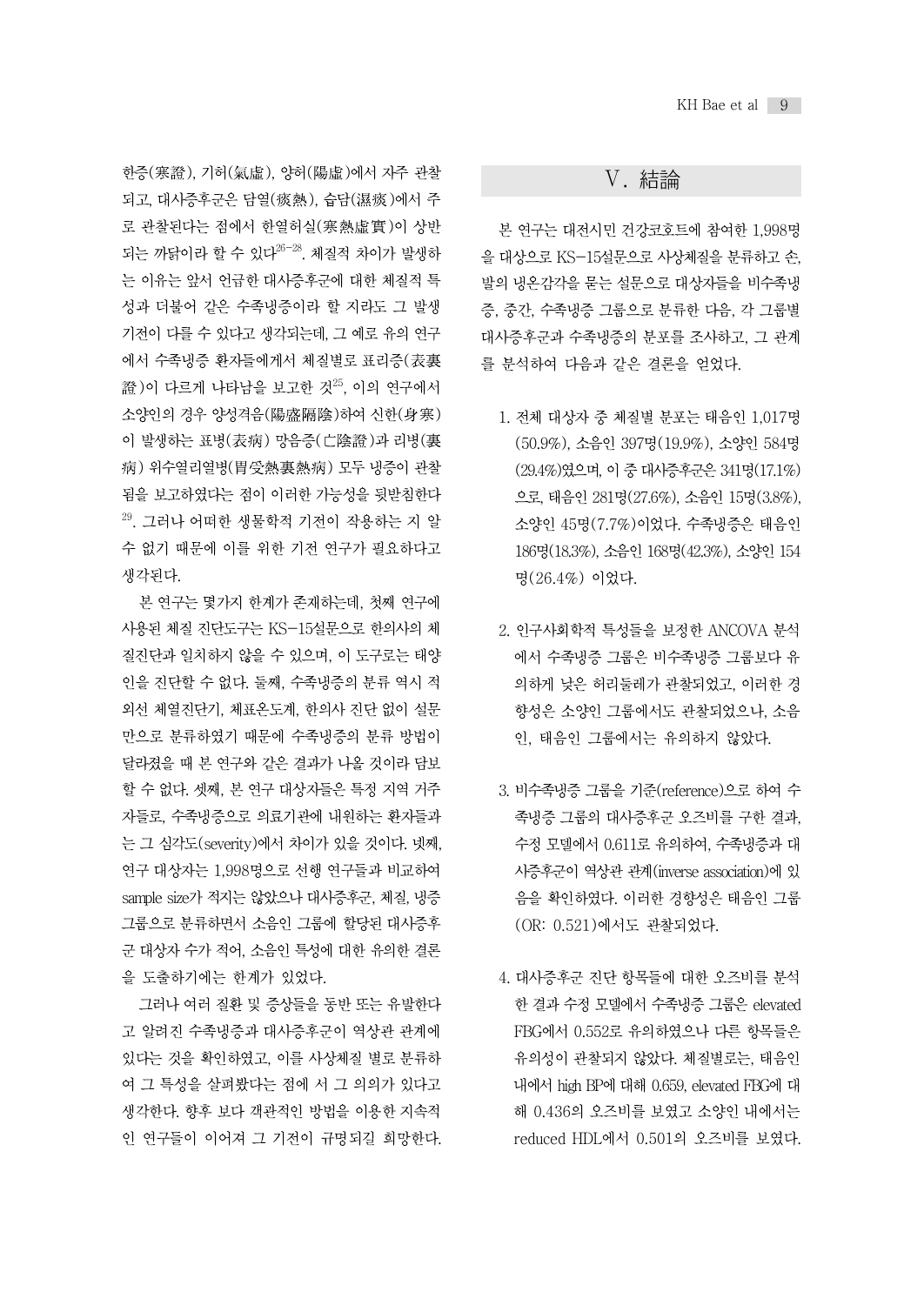위 결과들을 통해 수족냉증과 대사증후군의 체질 별 분포가 상반된다는 것과, 수족냉증과 대사증후군 이 역상관관계를 갖는 다는 것을 확인하였다. 향후 지속적인 연구들이 이어져 그 기전이 규명되길 희망 한다.

# Ⅵ. Acknowledgment

본 연구는 2022년도 한국한의학연구원 기관주요 사업인 "빅데이터 기반 한의 예방치료 원천기술 개 발"(Grant No. KSN2023120)의 지원을 받아 수행된 연 구임.

# Ⅶ. References

- 1. Hur YM, Chae JH, Chung KW, Kim JJ, Jeong HU, Kim JW, et al. Feeling of Cold Hands and Feet is a Highly Heritable Phenotype. Twin Res Hum Genet. 2012;15(2):166-69. DOI: 10.1375/ twin.15.2.166.
- 2. Bae KH, Lee Y, Go HY, Kim SJ, Lee SW. The Relationship between Cold Hypersensitivity in the Hands and Feet and Health-Related Quality of Life in Koreans: A Nationwide Population Survey. Evid Based Complement Alternat Med. 2019;2019:6217036. DOI: 10.1155/2019/6217036.
- 3. Bae KH, Go HY, Park KH, Ahn I, Yoon Y, Lee S. The association between cold hypersensitivity in the hands and feet and chronic disease: results of a multicentre study. BMC Complement Altern Med. 2018;18(1):40. DOI: 10. 1186/s12906-018-2082-3.
- 4. Lee S, Lee GS, Song BG. Literature survey on women's syndromes due to cold. J Korean Obstet Gynecol. 1996;9(1):55-134. (Korean)
- 5.Tsuboi S, Mine T, Tomioka Y, Shiraishi S, Fukushima F, Ikaga T. Are cold extremities an issue in women's health? Epidemiological evaluation of cold extremities among Japanese women. Int J Womens Health. 2019;11:31-39. DOI: 10. 2147/ijwh.S190414.
- 6. Bae KH, Lee JA, Park KH, Yoo JH, Lee Y, Lee S. Cold Hypersensitivity in the Hands and Feet May Be Associated with Functional Dyspepsia: Results of a Multicenter Survey Study. Evid Based Complement Alternat Med. 2016;2016:8948690. DOI: 10.1155/2016/8948690.
- 7. Bae GM, Cho HS, Kim KK, Lee IS. Research of relatioship on cold hypersensitivity for the patients in OB&GY of Dong Eui Medical center. J Korean Obstet Gynecol. 2002;15(2):101-01. (Korean)
- 8. Bae KH, Park KH, Lee S. Cold hypersensitivity in the Hands, Feet and Abdomen according to Sasang Constitution. J Sasang Constitut Med. 2018; 30(1):50-57. (Korean) DOI: 10.7730/JSCM.2018. 30.1.50
- 9. Kim MH, Lee SH, Shin KS, Son DY, Kim SH, Joe H, et al. The change of metabolic syndrome prevalence and its risk factors in Korean adults for decade: Korea National Health and Nutrition Examination Survey for 2008-2017. Korean J Fam Pract. 2020;10(1):44-52. (Korean) DOI: 10.21215/ kjfp.2020.10.1.44
- 10. Expert Panel on Detection Evaluation, and Treatment of High Blood Cholesterol in Adults. Executive Summary of The Third Report of The National Cholesterol Education Program (NCEP) Expert Panel on Detection, Evaluation, And Treatment of High Blood Cholesterol In Adults (Adult Treatment Panel III). JAMA. 2001;285(19):2486-97. DOI: 10.1001/jama.285.19.2486.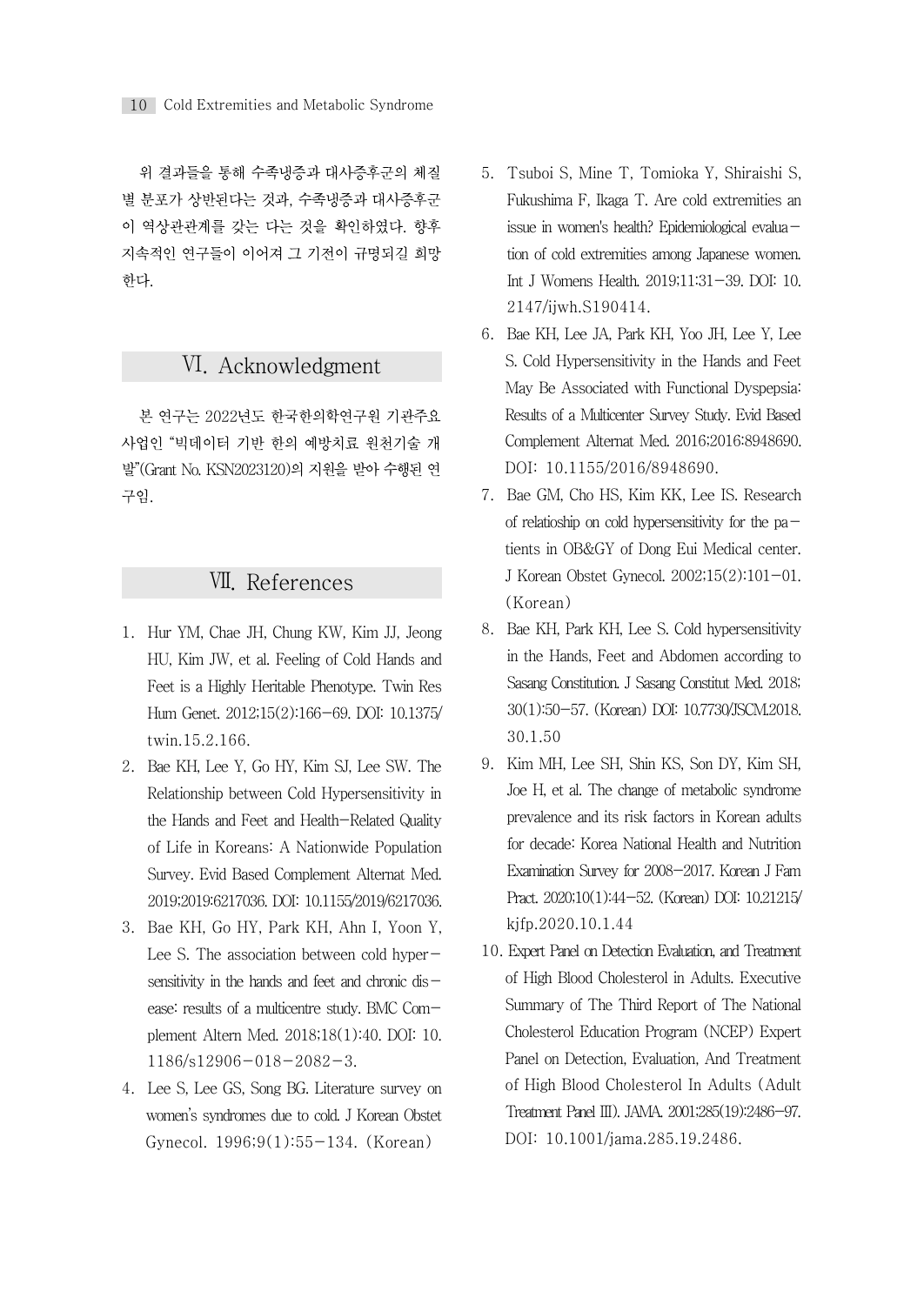- 11. National Cholesterol Education Program (NCEP) Expert Panel on Detection E, and Treatment of High Blood Cholesterol in Adults (Adult Treatment Panel III). Third Report of the National Cholesterol Education Program (NCEP) Expert Panel on Detection, Evaluation, and Treatment of High Blood Cholesterol in Adults (Adult Treatment Panel III) final report. Circulation. 2002;106(25): 3143-421.
- 12. Yun W, Yu J, Park J. Metabolic Syndrome and Sasang Constitution in Cohort Study. J Sasang Constitut Med. 2013;25(1):1-13. (Korean) DOI: 10.7730/JSCM.2013.25.1.1.
- 13. Song KH, Yu SG, Kim JY. Prevalence of Metabolic Syndrome according to Sasang Constitutional Medicine in Korean Subjects. Evid Based Complement Alternat Med. 2012;2012:646794. DOI: 10.1155/2012/646794.
- 14. Lee T, Hwang M, Lee S, Choe B, Go B, Song I. A Study on the Prevalence and Risk Factors of the Metabolic Syndrome according to Sasang Constitution. J Korean Med. 2006;27(2):14-22. (Korean)
- 15. Baek Y, Seo BN, Jeong K, Yoo H, Lee S. Lifestyle, genomic types and non-communicable diseases in Korea: a protocol for the Korean Medicine Daejeon Citizen Cohort study (KDCC). BMJ open. 2020;10(4):e034499. DOI: 10.1136/ bmjopen-2019-034499.
- 16. Baek Y, Jang E, Park K, Yoo J, Jin H, Lee S. Development and Validation of Brief KS-15 (Korea Sasang Constitutional Diagnostic Questionnaire) Based on Body Shape, Temperament and Symptoms. J Sasang Constitut Med. 2015; 27(2):211-21. (Korean) DOI: 10.7730/JSCM.2015. 27.2.211.
- 17. Bae KH, Kim SH, Go HY, Park KH, Lee S,

Lee SJ. One year test-retest reliability of the Korea Sasang constitutional diagnostic questionnaire (KS-15) in university students. J Sasang Constitut Med. 2019;31(2):12-21. (Korean) DOI: 10.7730/ JSCM.2019.31.2.12.

- 18. Yoon YH, Kim HS, Lee YS, Yoo JH, Lee SW. Developing an optimized cold/heat questionnaire. Integr Med Res. 2015;4(4):225-30. DOI: 10.1016/ j.imr.2015.09.003.
- 19. Kim JY, Pham DD, Koh BH. Comparison of Sasang Constitutional Medicine, Traditional Chinese Medicine and Ayurveda. Evid Based Complement Alternat Med. 2011;2011:239659. DOI: 10.1093/ ecam/neq052.
- 20. Lee TG, Lee SK, Choe BK, Song IB. A Study on the Prevalences of Chronic Diseases according to Sasang Constitution at a Health Examination Center. J Sasang Constitut Med. 2005;17(2):32-45. (Korean)
- 21. Lee SK, Yoon DW, Lee SW, Kim JY, Kim JK, Shin C. Non-alcoholic fatty liver disease among sasang constitutional types: a population-based study in Korea. BMC Complement Altern Med. 2015;15(1):399. DOI: 10.1186/s12906-015-0925-8.
- 22. Jang E, Baek Y, Kim Y, Park K, Lee S. Sasang constitution may act as a risk factor for prehypertension. BMC Complement Altern Med. 2015; 15(1):231. DOI: 10.1186/s12906-015-0754-9.
- 23. Park AY, Cha S. Effects of cold sensitivity in the extremities on circulating adiponectin levels and metabolic syndrome in women. BMC Complement Altern Med. 2017;17(1):150. DOI: 10.1186/s12  $906 - 017 - 1658 - 7$ .
- 24. Li Y, Yatsuya H, Iso H, Toyoshima H, Tamakoshi K. Inverse relationship of serum adiponectin con $$ centration with type 2 diabetes mellitus incidence in middle-aged Japanese workers: six-year fol-